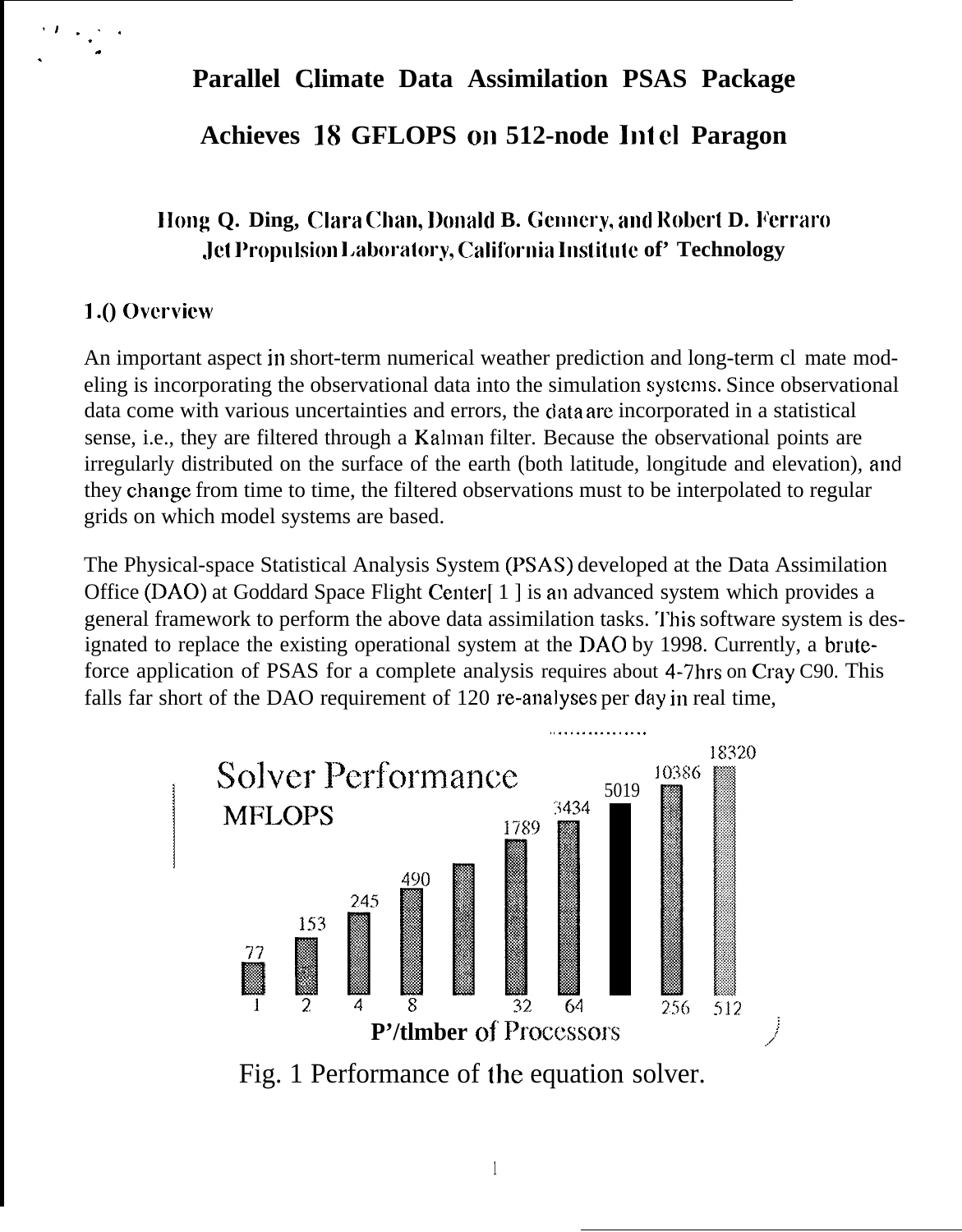.>f. . . .

Recently, we have implemented several major parts of the PSAS package on the Jntel Paragon. We designed and incorporated several new algorithms which are efficient and scale well to very large numbers (thousand) of processors. As a result, the parallel PSAS package solves (without interpolation, see Section 3) an 80,000 observation problem in just 1.47 minutes (including 12% of the time spent on reading data from disk) on the 512-node Paragon, in contrast, the same problem takes 152 min CPU time on the Cray C90 on the same tasks. This represents a 100-fold reduction in solution time, Thus the parallel version of PSAS now meets and substantially exceeds the time requirements and will enhance the DAO operations significantly.

The time-critical part of the package is the sparse linear equation solver, which achieves a sustained speed of 18.3 GFLOPS on a 512-node Paragon for an 85000 observation problem (see Figure 1). This represents 36% of the theoretical total peak speed (512\* **100MFLOPS/** node) of the 512-node Paragon. The solver achieves 77% peak speed on one node, 54% on 64 nodes, etc. These numbers indicate the high efficiency the package has achieved. The solver spends 27.5 % of the time on communications for this problem on 512-node. Most of the com munication time is spent on sending or receiving (average) 536 messages per processor with (average) 166 floating point numbers. These percentage numbers on peak total speed and on communication indicate the highly scalable nature of the underlying algorithms.

### **2.0 Solving the Correlation Equation**

The critical part of the current PSAS is the solution of a large linear system of equations, the correlation equation, Mx=b , with 105 unknowns. The matrix M contains the complex physical correlations calculated using a large number of existing routines, and the uncertainties of observational data, which are preprocessed in a quality control process and are stored together with other data in input data files.

The challenges of the problem lie in the size of the matrix involved. The symmetric correlation matrix M has a size of  $105X105$  with 26\$% nonzero, due to the cutoff approximation of the correlations at 6000km on the surface. To store the entire matrix would require 10 GB (in single precision, or 20 GB in double precision) computer memory, exceeding the capacities of any existing sequential computer. This difficulty is resolved in the Cray C90 codes by recomputing the matrix on the fly, at considerable expense of CPU time.

The memory-bound problem fits well to distributed-memory parallel architecture, which cou Id have much large total residence memory. The "sparse" correlation matrix, however, does not fit to conventional sparse matrix techniques (for matrices of nonzeros typically far lower than 26%, maybe around 2% or less). This difficulty is resolved by imposing a structure to the sparse matrix: observations are divided into regions with equal numbers using a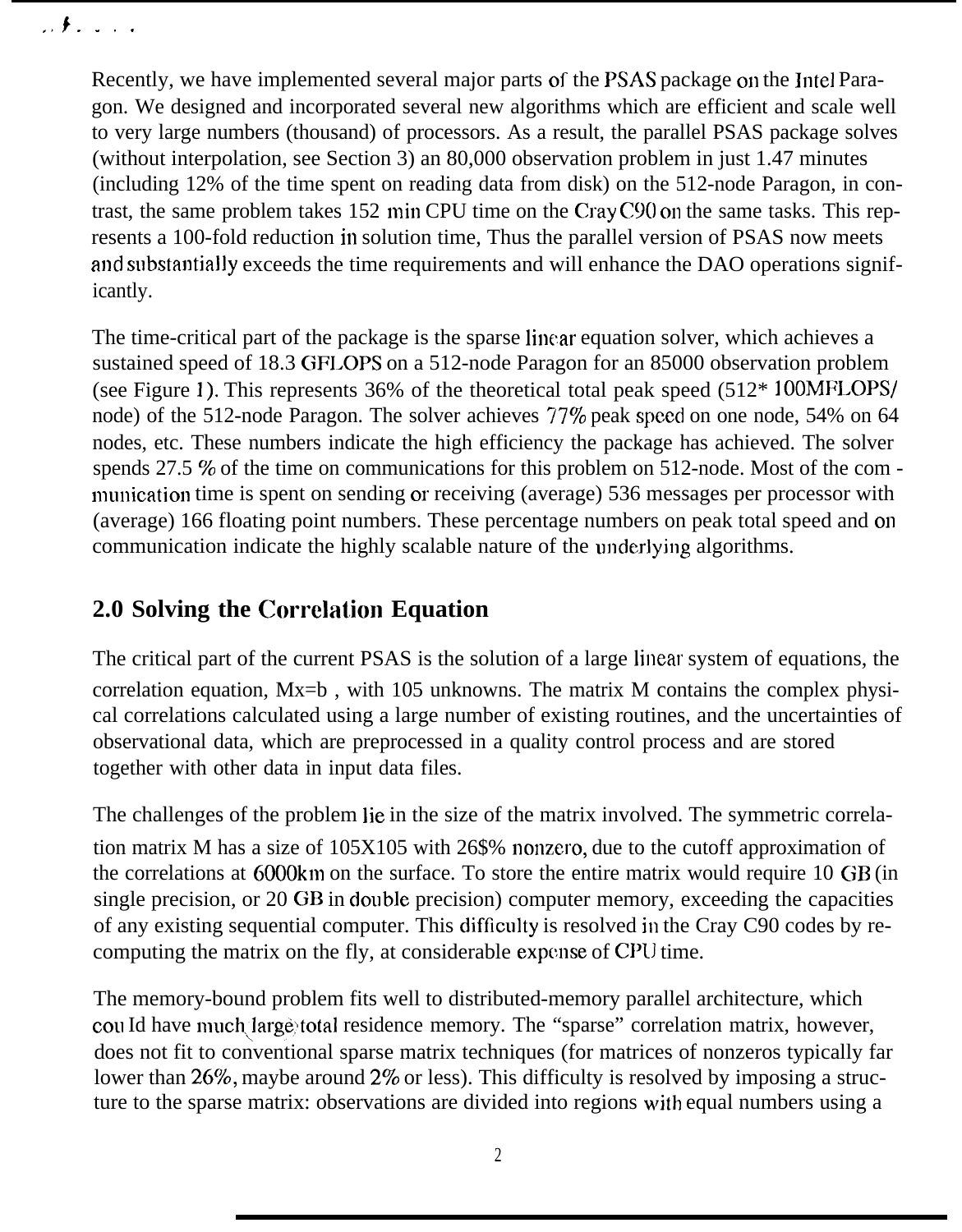concurrent partitioned we have previousl y developed [9], and the correlation cutoff is enforced at region level (see Figure 2). This approximate on introduces a small error (our rigorous com parison indicates a  $1 - 2\%$  rms error in solution), but increase the calculation speed dramatically. The imposed structure is a block structure with 74% of matrix blocks are identically zero (see Figure 3). Now the matrix-vector multiplication is carried out at 13 LAS 2 level speed, instead of the scalar speed due to the indirect indexing in conventional sparse matrix techniques. As the result, our solver runs at 77 MFLOPS on 1-node Paragon, in contrast to 3- 10MFLOPS of typical scalar speed.



.V . . . . . .

.

Fig.2 Regions of observations.



Fig.3 Block structure of the correlation mat rix. Only nonzero blocks are shown.

A large number of nonzero matrix blocks of this irregular problem must be distributed among the processors in a load-balanced way (e.g., there arc 34907 matrix blocks in the 512-node case). This is an optimization (linear programming) problem on 34907 variables with various constraints. We designed a fast iterative algorithm which finds a near-optimal distribution in just a few seconds.

Once the correlation matrix blocks are generated according to the distribution, the correlation equation is solved by a conjugate-gradient iterative solver, of which the key part is the global matrix-vector multiplication [3]. Given the imposed matrix block structure, the multiplication proceeds similar to the parallel block approach for dense matrix-vector multiplication. IIowever, there are two important differences. First, we only store the upper-right matrix blocks due to symmetry; this allows each non-diagonal matrix block to be used twice in each matrixvector multiplication, and therefore increases computation/com munication ratio. Second, the communication here is irregular due to the absence of 74% of matrix blocks (which would exist in dense matrix case); and storing only upper-right half matrix adds more irregularity to the communication pattern. When everything is properly implemented, this new algorithm